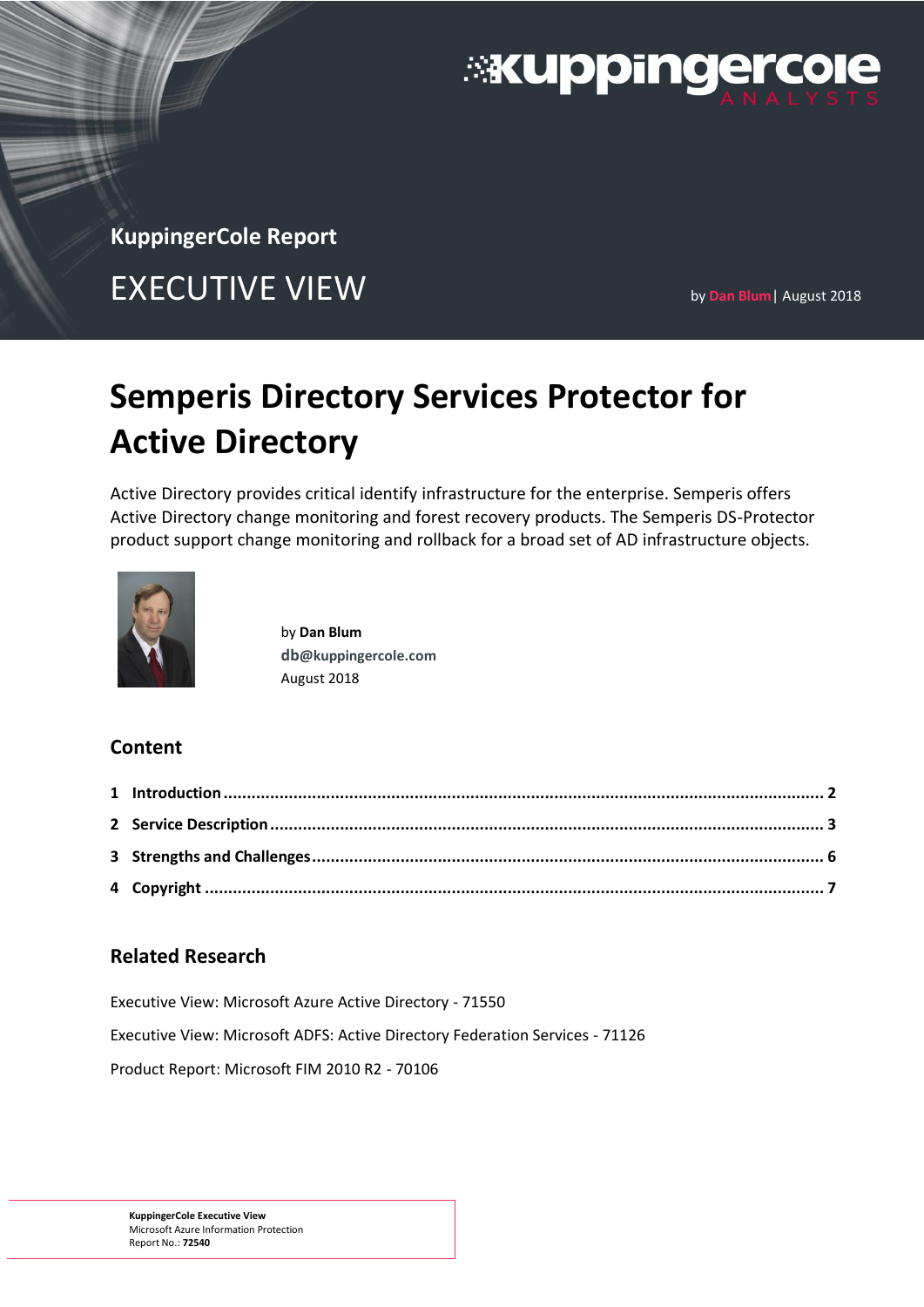

## **1 Introduction**

Active Directory is the core IT identity infrastructure system for almost all large global organizations, including those that deploy both Windows and Unix servers. Even organizations using identity-as-aservice (IDaaS) solutions (e.g., Okta, OneLogin, Microsoft's Azure Active Directory) still depend on the ability to populate cloud-based directory accounts and/or to authenticate users from a premise-based AD installation. Should AD be compromised or corrupted, the whole enterprise hybrid cloud is in trouble.

Success attracts cyberattackers like flies to honey. Typically, attackers compromise a single computer or obtain the domain credentials of a single user. From this beachhead, they identify targets via directory reconnaissance. Subsequently, an attacker might obtain the keys to the kingdom by compromising a Domain Administrator's account. Increasingly, automated ransomware programs (such as Samas) are also using AD queries to enumerate computers or accounts, and then spread to those distant systems. Ransomware may also strike domain controllers directly, bringing the network to its knees.

For all these reasons, organizations must enhance AD security, discover breaches faster, and get AD environments back to normal quickly after a breach is detected. With eighteen years in production, many changes, multiple versions, and various production use cases AD implementations tend to be highly complex. Recovery is easier said than done. AD forests are susceptible to human error, hardware failure, and software corruption. According to the Semperis White Paper "Averting Disaster: Preparing Your Organization for an Active Directory Failure," examples of Active Directory failures include:

- Schema extension corruption
- Forest functional level raise leading to authentication failure of legacy applications
- Malicious privileged user modifying system permissions
- Ransomware attack encrypting Domain Controllers (DC) system data
- A single, critical DC failure
- Accidental deletion of Group Policies
- Incorrect modifications of critical applications' accounts and groups

Microsoft does not provide a built-in forest recovery process. Only a lengthy Active Directory Forest Recovery Guide<sup>i</sup> is available, and many of the procedures it recommends are manual in nature. Recovery could take days, even if complete and current backups are available.

To fill the gap, Semperis provides three main capabilities, all focused on Active Directory security:

- Full AD forest recovery
- State management
- Real time activity dashboard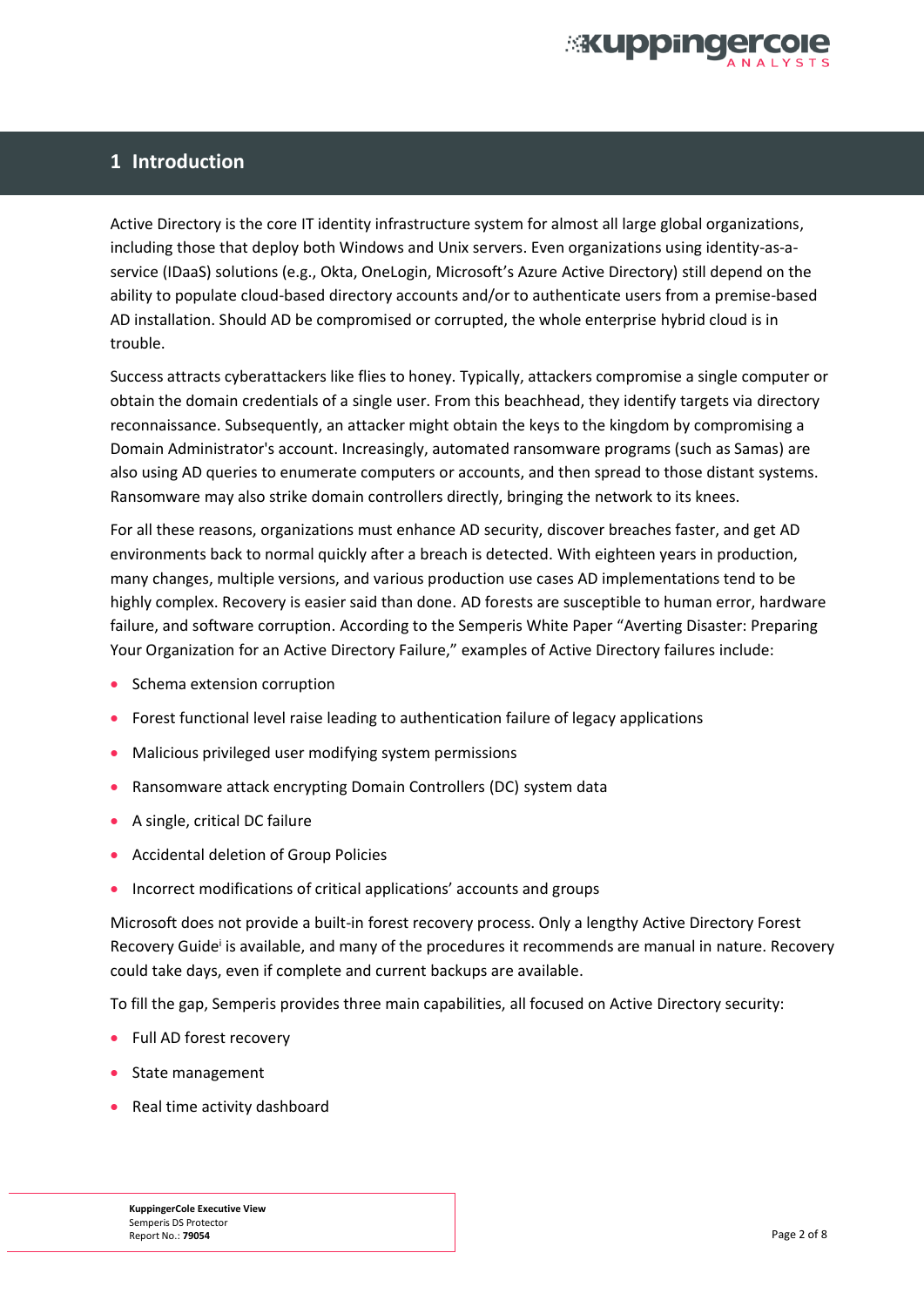

Active Directory Forest Recovery constitutes Semperis' original, and best known, product. It provides an advanced solution for AD Disaster Recovery (DR). It takes regular backups of all domain controllers and preserves all AD attributes, objects, relationships, and other domain structures. The backups are kept on-premise, or in cloud storage enabling full or partial forest recovery scenarios. Semperis provides more information on the AD Forest Recovery solution on its website.<sup>ii</sup>

Semperis also offers AD State Management and a Real Time Activity Dashboard via its DS Protector for Active Directory product. As described in the Service Description below, DS Protector provides more granular solutions to AD infrastructure security issues.

### **2 Service Description**

The Semperis DS Protector for Active Directory (DSP) version 2.5 enables customers to track AD modifications, present them on a dashboard, and roll them back upon command. DSP 2.5 was released in late 2017, and was formerly known as Active Directory State Manager. The product's scope covers all objects in AD, including Domain Name System (DNS) integrated zones data and Group Policy Objects (GPOs).

DSP consolidates logs from disparate AD domain controllers combined with data gathered directly from the AD through replication API's and provides a timeline graphical view of changes that operators can sort or filter. Operators can also roll back individual changes, or roll back groups of changes.

#### **DSP Components**

DSP is a premise-based solution consisting of management server, database, and collection agent components.

- **DSP Management Server:** The DSP Management Server provides the GUI for DSP administrators. Capabilities include a real-time dashboard to track changes, change frequency, and the ability to provide filtered views of changes and initiate roll backs. Separate screens are used for change monitoring and recovery of the configuration partition, DNS and GPOs.
- **DSP Database:** The DSP database uses the Microsoft SQL Server, which can be co-located with the DSP Management Server or on a separate server. The database holds DSP configuration settings as well as all change records collected from the AD, enriched with audit data from the domain controller logs. DSP administrators can set the data retention period (weeks, months) for domain change audit information.
- **DSP Agents:** DSP utilizes two types of agents: The core DSP agent installed on two domain controllers per domain, used to initiate local change monitoring and roll back operations; and an Audit Agent that correlate change events with log records and enriches the events.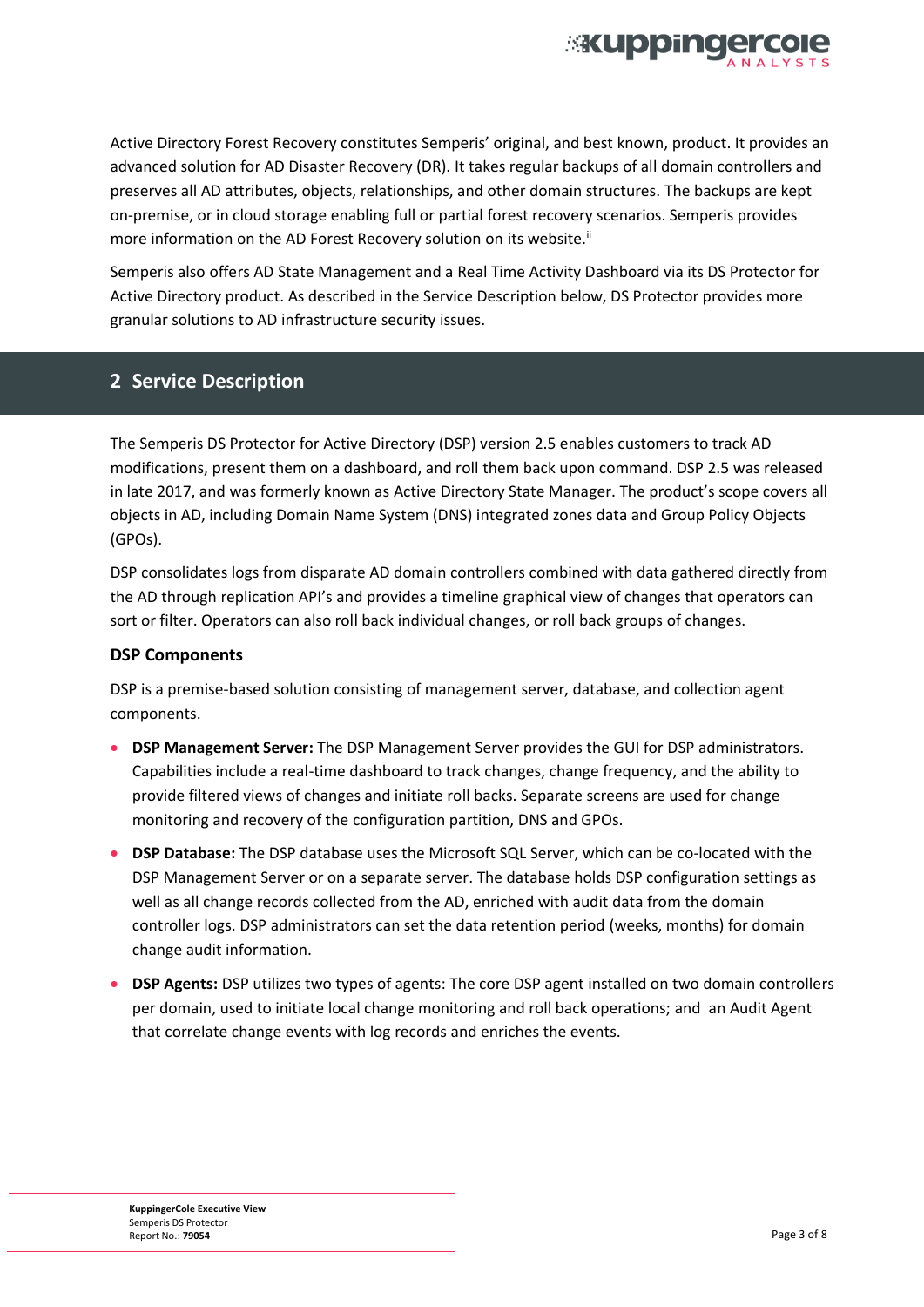

#### **DSP Functionality**

Semperis DSP enables the following functionality:

- Review and revert changes to Active Directory
- Review and revert DNS changes
- Review and revert GPO changes
- Review and revert configuration partition changes
- Role-based access control (RBAC) DSP administration model
- Reporting
- Alerts and notifications
- Security infrastructure integration

Common use cases for strong AD change monitoring and control are to:

- Maintain a small number of domain administrators, and tight control over adding new ones
- Maintain tight control over adding or modifying AD inter-domain trust objects
- Prevent bad practices such as the addition of a nested group as a member of a privileged AD infrastructure group
- Prevent changes to sensitive AD objects (such as the domain controllers organizational unit, or a GPO) or changes to the permissions on those objects in the directory

#### **Review changes to Active Directory**

Semperis DSP enables administrators to view changes occurring to AD in real time as well as recent changes and logged changes. These changes can include attribute modifications, object creation or deletion, group membership addition/deletion, changes to GPOs, and changes to DNS. Administrators can zoom in and view individual changes and also search the database for changes by a particular initiator, of a certain type, or with other criteria. Administrators can review or search data from the entire forest or from a single domain.

Administrators can roll back changes to the most recent data, or even to an earlier change. Certain operations, such as new object creation, are not allowed to be reverted through DSP (which by design doesn't delete data from AD) but must be undone through another means. DSP also enables administrators to revert multiple changes at the same time.

Often, enterprises will establish policies and change control procedures to support the use cases noted above. However, AD itself cannot prevent a domain administrator (DA), a privileged user, or a hacker who has obtained the right domain credentials from violating those policies and procedures. DSP enables customers to monitor for events such as unauthorized DA creation, unauthorized trust creation, or a privilege modification on a sensitive object and then revert such changes if appropriate. For

**KuppingerCole Executive View**  Semperis DS Protector Report No.: **79054** Page 4 of 8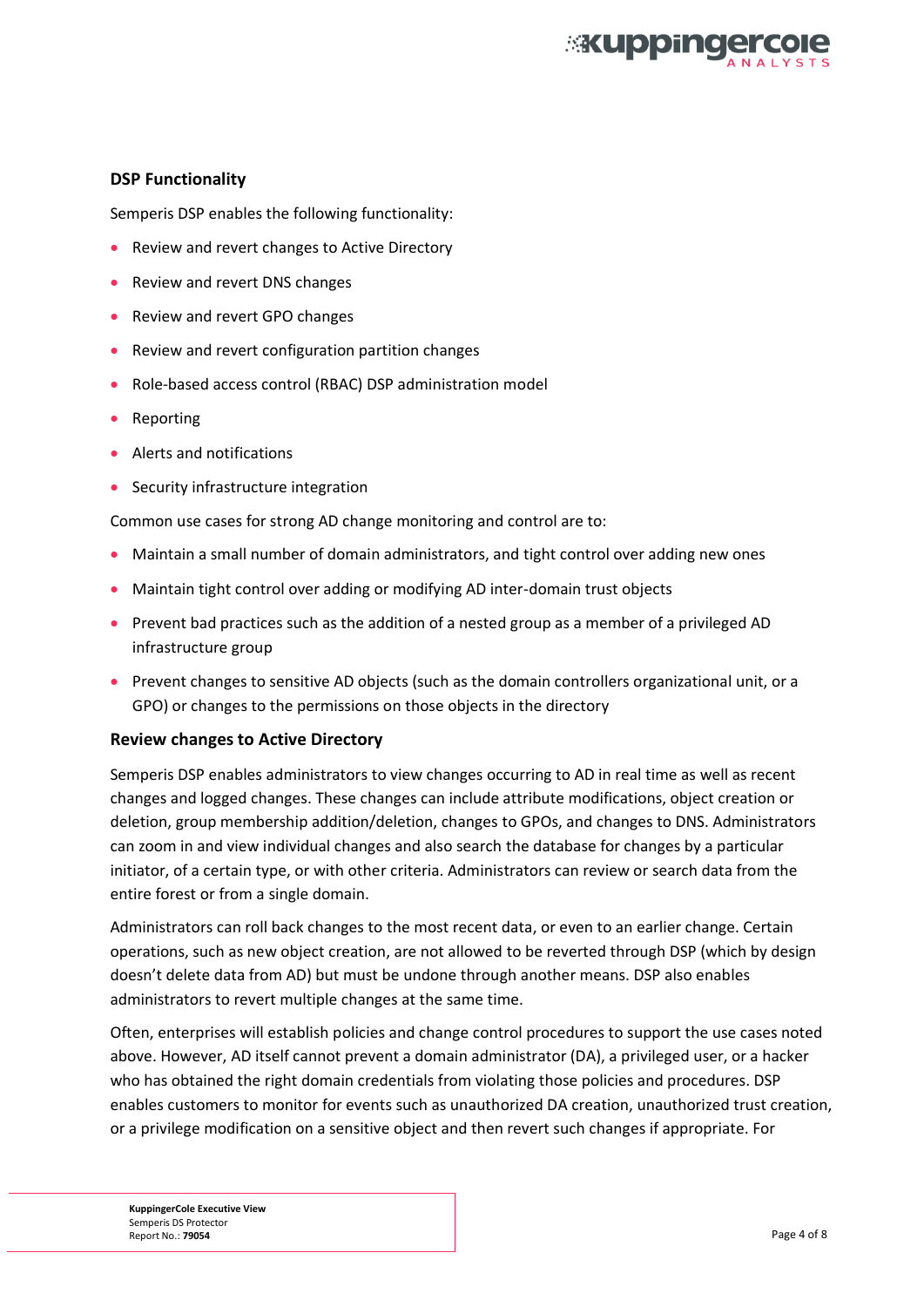

example, an organization might have 10 DAs, of whom only one is allowed to add new DAs to the directory. Even in a large forest with many domains and DAs, using DSP it is relatively easy to flag additions of new DAs by unauthorized persons.

#### **Review and Restore DNS and GPO changes**

DSP constantly tracks changes and deletions made in the Active Directory integrated DNS zones. The DSP DNS screen provides an interface to search for, view, and roll back or revert granular changes. It's also possible to view, search in, and restore entire DNS zones that have been deleted.

DSP also tracks the changes and deletions to GPO objects in Active Directory. The DSP GPO screen provides an interface to search for, view, compare, or restore entire GPO objects. Administrators can also back up existing, known good GPOs.

### **Role-based Access Control (RBAC) Administration Model**

DSP provides an RBAC manager screen to control administrative permissions to objects and operations in the DSP management system and agents. Semperis' RBAC model incorporates four components:

- Scope Sets define groups of directory containers, DNS zones, object classes, and domains to which administrative privileges can be applied.
- Permissions define what DSP actions can be performed across a scope set.
- Personas define collections of permissions.
- Delegations map AD groups, or users, to one or more DSP personas and can be customized by restricting privileges within the underlying scope sets a persona points to.

#### **Reports, Alerts, and Notifications**

DSP provides pre-defined reports to list inactive user accounts, locked out user accounts, and a number of other user- or security configuration-related AD items. For example, one report lists all the users in the current domain who are members of the Domain Admins, Admins, Enterprise Admins, and Group Policy Create Owner groups. Reports are generated on an ad-hoc, daily or weekly basis. Administrators can also cause a report to be automatically generated.

These reports can be used to validate that policies – such as some of those discussed in the change monitoring and control use cases – haven't been violated. They can also help administrators clean up inactive accounts, another contributor to domain risk.

DSP can be configured to send alerts concerning DSP infrastructure-related events (e.g., installing/uninstalling an agent, or generating a report) to designated email addresses. With the new DSP version 2.6 (due out for general availability in the Q3 2018), the program will also be configurable to generate alerts based on the occurrence of specific change events. For example, customers could request alerts be generated in the event of a change to AD infrastructure objects – such as the OU=Domain Controllers, GPOs, or the AdminSDHolder objects – to get an early, automated warning of unauthorized actions such as the policy violations discussed earlier. No longer will the enterprise depend entirely on careful dashboard monitoring, or log review by an operator to ensure policy violations get flagged.

**KuppingerCole Executive View**  Semperis DS Protector Report No.: **79054** Page 5 of 8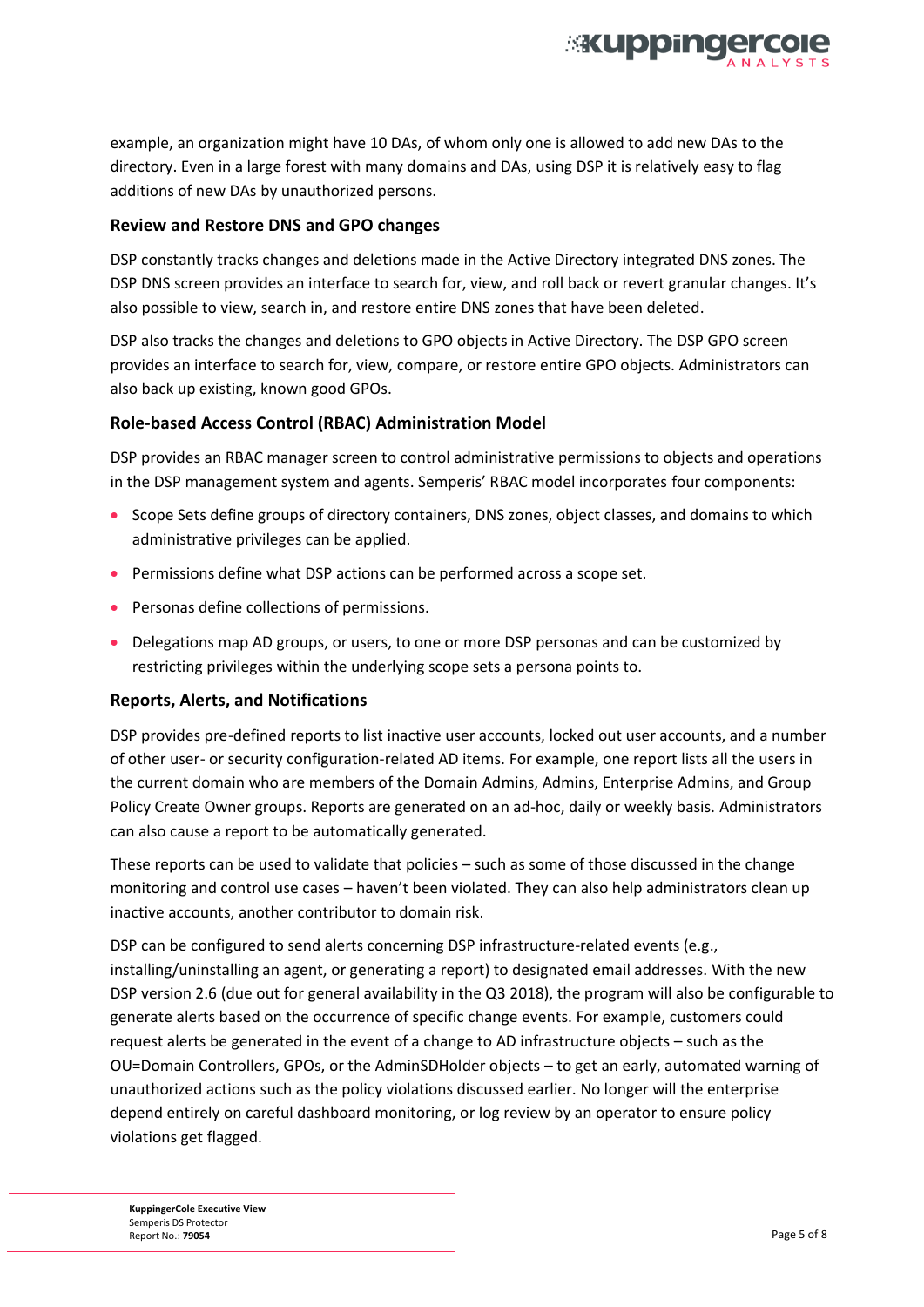

DSP 2.6 will also be enhanced to transfer DSP's enriched AD log information to security information and event management (SIEM) systems using Syslog messages. In addition, Powershell scripting capabilities will be added, enabling DSP integration with IT service management ticketing systems.

## **3 Strengths and Challenges**

The market for third-party Active Directory administration and protection tools comprises a number of vendors, including AD audit, AD change monitoring, and AD recovery. Semperis' original product -Semperis Active Directory Forest Recovery is virtually alone in the recovery category. Semperis DS Protector is a newer product for Semperis in the change monitoring space. DSP provides some AD audit capabilities as well.

As noted in the list of Strengths from the table below, DSP provides strong AD change notification support. Per the strengths marked with an asterisk, additional functionality will be added in a new DSP Release 2.6. Semperis' challenges are to continue improving the AD change notification and audit functionality, enabling the company to become more of a potential "one stop shop." Additionally, most enterprise customers now have a hybrid AD / Azure AD environment and some of the same issues Semperis addresses in AD exist for customers in Azure AD.

In addition to the changes planned for DSP 2.6, Semperis plans a "DSP 3.0" release for 2019. This release will provide the ability for customers to address some of these challenges. Automated rollback of unauthorized changes to AD is important because it could drastically reduce the time hackers or insider threats have to abuse illicitly-gained privileges.

| <b>Strengths</b>                                  | <b>Challenges</b>                                |  |
|---------------------------------------------------|--------------------------------------------------|--|
| • Strong AD change auditing and rollback          | No automated tools or actions available in DSP   |  |
| capability                                        | 2.5 or 2.6 to handle (potentially) large numbers |  |
| • Coverage of AD DNS changes                      | of alerts                                        |  |
| • Coverage of AD GPO changes                      | Does not yet support Azure AD change             |  |
| • Alerts on administrator selected change events* | $\bullet$                                        |  |
| Syslog integration with SIEM solutions*           | notification, roll back, or alerts               |  |

**\***To be added in DSP Release 2.6, expected general availability of Q3 2018.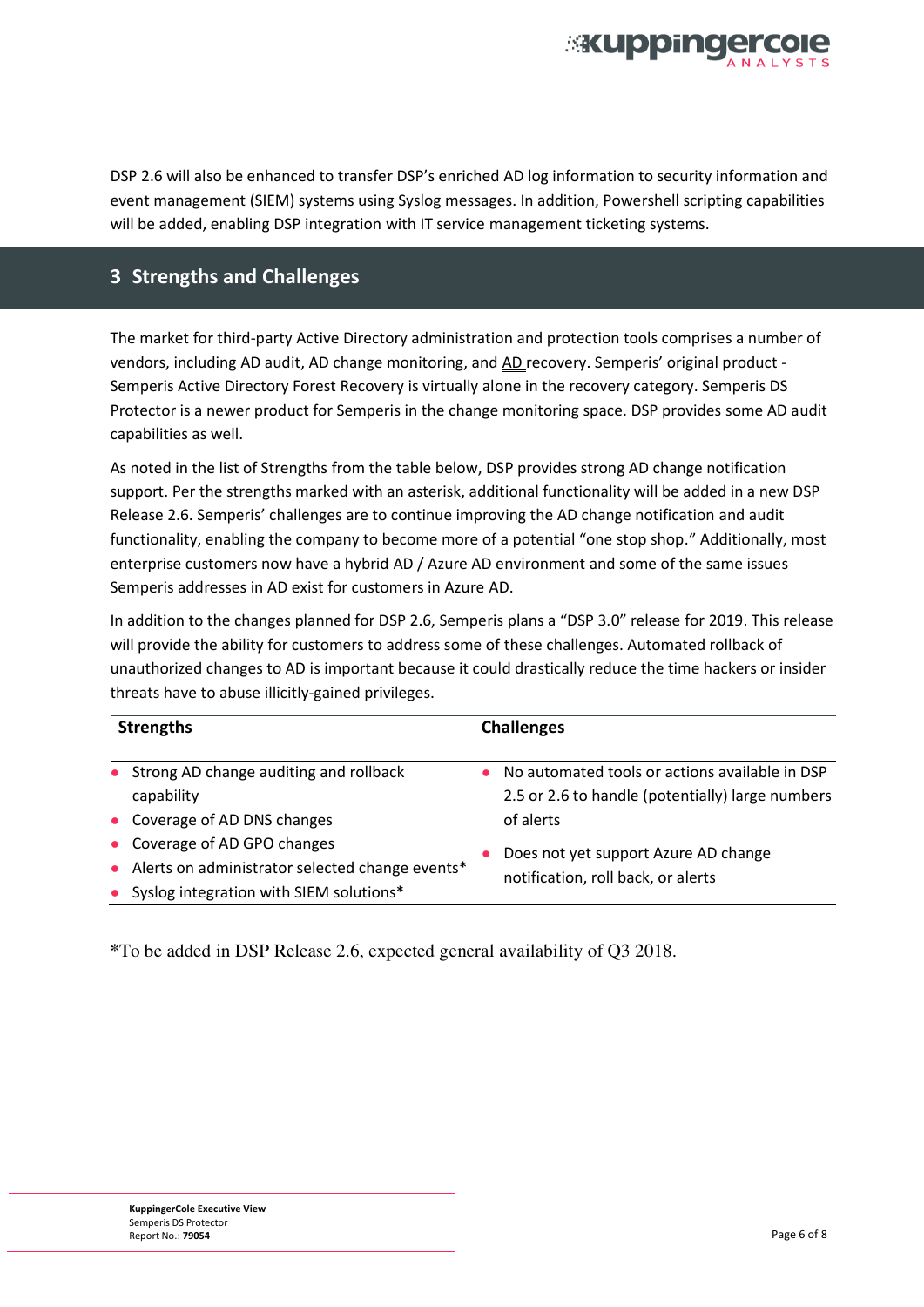

# **4 Copyright**

© 2018 Kuppinger Cole Ltd. All rights reserved. Reproduction and distribution of this publication in any form is forbidden unless prior written permission. All conclusions, recommendations and predictions in this document represent KuppingerCole's initial view. Through gathering more information and performing deep analysis, positions presented in this document will be subject to refinements or even major changes. KuppingerCole disclaim all warranties as to the completeness, accuracy and/or adequacy of this information. Even if KuppingerCole research documents may discuss legal issues related to information security and technology, KuppingerCole do not provide any legal services or advice and its publications shall not be used as such. KuppingerCole shall have no liability for errors or inadequacies in the information contained in this document. Any opinion expressed may be subject to change without notice. All product and company names are trademarks™ or registered® trademarks of their respective holders. Use of them does not imply any affiliation with or endorsement by them.